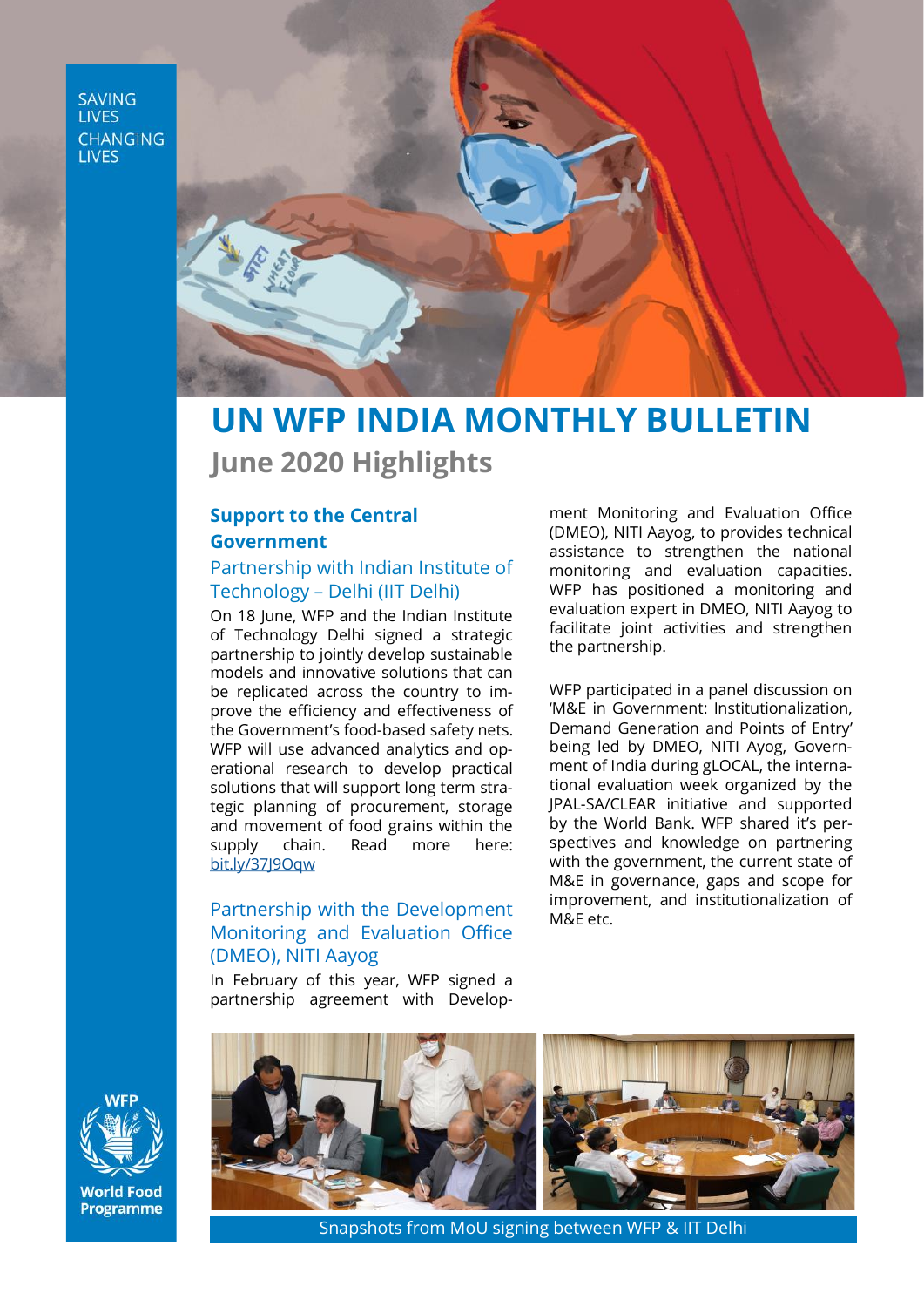#### **Support to the States**

#### Directorate of Mission Shakti, Odisha

WFP established a partnership with the Mission Shakti to further its commitment towards enhancing livelihoods and income of women's self-help groups (SHGs) and women smallholder farmers. Mission Shakti is the Government of Odisha's directorate of women empowerment, which supports around 700,000 women's SHGs in the state to improve their livelihoods, market linkages and incomes. Under this initiative, WFP will help enhance Mission Shakti's managerial system for support and will undertake capacity strengthening activities in the areas of improved livelihoods, nutrition and women empowerment.

Recently, in partnership with the Mission Shakti, WFP published the 'Assessment of Women Self-Help Groups and Women Smallholder Farmers in Odisha', which can be accessed here: bit.ly/2BBl3Wp The findings are now being used to define the specific areas of technical assistance and capacity strengthening for nearly 7 million women in the 700,000 women self-help groups in the state, by enabling them to access financial assistance, capacity strengthening and market linkages to enhance their livelihoods and incomes.

## Pilot of Mobile Storage Units (MSU) with State Governments of Odisha and

#### **Uttarakhand**

Limited availability of covered space for storage of food grains across India, has been a key concern for both Indian government and its farmers. To address this challenge, WFP India is exploring possibilities for increasing storage capacities, especially via Mobile Storage Units (MSU) that are used by WFP globally.

As a first step, WFP is working with the Governments of Uttarakhand and Odisha to pilot these mobile storage units. In order to promote 'made in India' and for sustainability of the project, WFP is engaging local manufacturers to produce some of the Mobile Storage Units. Our note on the same can be accessed here: [bit.ly/3iEfS8Y](https://bit.ly/3iEfS8Y)

## Department of Women and Child Development (WCD), Government of Uttar Pradesh

In collaboration with the Department of Women and Child Development, WFP is supporting the development of new recipes for locally produced fortified blended take-home rations which are distributed to more than 16 million young children and pregnant and lactating women (PLW) through the Integrated Child Development Services (ICDS) safety net across the state. WFP is also discussing plans to set-up decentralized production units for fortified blended foods.

### Department of Women and Child Development (WCD), Government of Kerala

In Kerala, the Department of Women and Child Development has committed to continue the WFPinitiated project on rice fortification in Thaliparamba, using their own funds. The scale-up plan will be initiated soon with the support of the National Nutrition Mission in Kerala.

#### **Support to Civil Society Organisations**

WFP's partnership with SPHERE-India has been strengthened through a Memorandum of Understanding with the aim of strengthening humanitarian response capacities around food and nutrition security in India.



Mapping WFP's work with Central and State Governments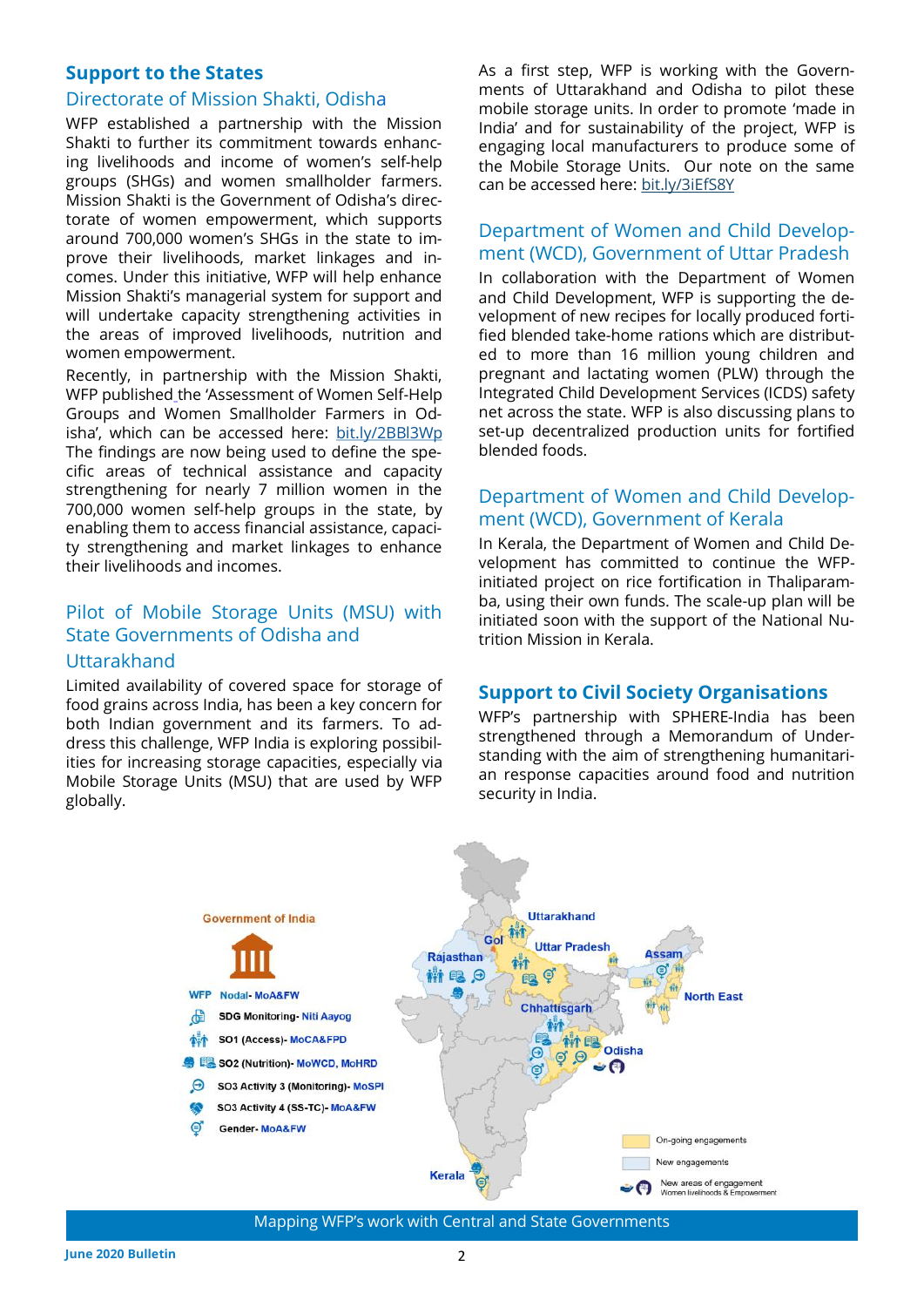The immediate actions, focused on the COVID-19 response, will include strengthening capacities of frontline workers on key food and nutrition interventions and using SPHERE-India's network of partners to monitor the situation of economic migrants in real time.



MoU signing between WFP & SPHERE India

#### **Knowledge Sharing**

## Follow-up Assessment of Food and Livelihood Security, Government of Odisha

As a follow-up to the April 2020 rapid assessment of food and nutrition security in Odisha, a follow up assessment has been requested by the State Government. WFP is working with the Inter-Agency Group to design the follow up which will have a focus on food and livelihood security among the small/marginal farmers, landless, daily wage workers and migrant labourers during the post COVID-19 period. The Inter-Agency Group, including Oxfam India, Catholic Relief Services, World Vision India, Caritas India, HelpAge India along with UNICEF and WFP commissioned a study in Odisha, India. Insights from the April study can be accessed here: [bit.ly/2BBl3Wp](http://bit.ly/2BBl3Wp)

#### COVID-19 Awareness Videos | Malayalam

The animated videos\_developed by WFP have been widely disseminated through the WFP India social media platforms and also through the social media websites of the Department of Women and Child Development, National Nutrition Mission, in Kerala: [bit.ly/31aQmSv](https://bit.ly/31aQmSv)

#### Study: Who eats When, What and How Much?

A Study on understanding intra-household food distribution and consumption patterns within poor households in two locations in Uttar Pradesh, India, was conducted in late 2019, and a series of thematic information Notes have recently been released. The study focused on the gendered norms and practices that govern food distribution and consumption within the household and assess how they influence food consumption by members, particularly women. and girls. This information is critical to enhance the inclusivity of food safety nets. The study factsheet and four thematic Information Notes can be accessed here: [bit.ly/2MvLOxt](https://eur03.safelinks.protection.outlook.com/?url=https%3A%2F%2Fbit.ly%2F2MvLOxt&data=02%7C01%7Cshruti%40wfp.org%7Cd2847f3d87df486c78fa08d82e04f139%7C462ad9aed7d94206b87471b1e079776f%7C0%7C0%7C637309946045999515&sdata=83FB%2BST3jXkMGilJ8YHO%2FNLs1x56BS6FkOl)

3

| <b>RESPONSE RECEIVED FOR COVID19 AWARENESS</b> |
|------------------------------------------------|
| videos created & disseminated by WFP           |
|                                                |

| <b>Malayalam</b><br>version    | <b>20,000 views</b><br>(via two different posts on Facebook<br>shared by Women and Child development<br>department and National Nutrition Mis-<br>sion in Kerala) |
|--------------------------------|-------------------------------------------------------------------------------------------------------------------------------------------------------------------|
| <b>Hindi</b><br><b>Version</b> | <b>1,262 views</b><br>On WFP India's Hindi version of the videos<br>and playlist                                                                                  |
| <b>Odiya</b><br><b>Version</b> | 30,000<br>Government frontline workers received<br>the Odiya videos (via gov and shared it<br>further in the state                                                |

#### **JAN AAPURTI APP**

Food grain procurement app connecting retailers, ration shops and beneficiaries developed for State Govt. of Uttrakhand launched in May. Access it here: **[bit.ly/2ZWgL5C](https://bit.ly/2ZWgL5C)**

| No. of 20,000 |  |
|---------------|--|
| No. of 100    |  |

#### **SNAPSHOT OF 1 OF THE 4 INFORMATION NOTES**

we prepared to unpack the study titled '*Who eats When, What and How Much?'* findings